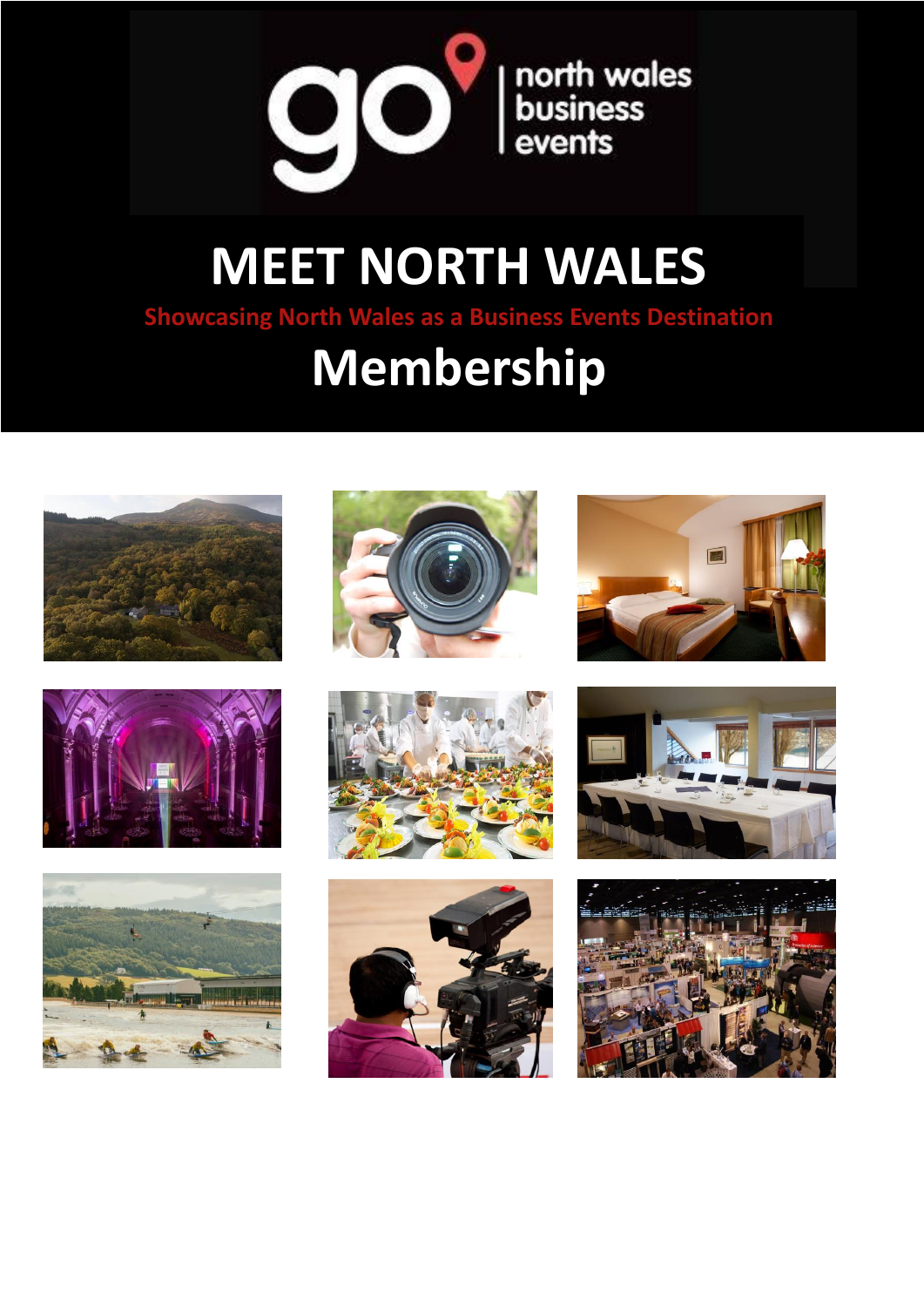# **MEET NORTH WALES**

Showcasing North Wales as a Business Events Destination

## *Meet North Wales was set up to provide North Wales with a voice in the business events and incentive travel market by complimenting the work of Meet in Wales.*

Wales' pedigree in hosting events is demonstrated by the success in attracting global events, North Wales less so, hence why Meet North Wales group has been set up. The group, since its initial formation about 18 months ago has grown to include more partners of public and private sectors across North Wales and Mid Wales who are seeking to maximise opportunities created by:

- $\triangleright$  Visit Wales' investment in the Business Events market sector
- $\triangleright$  North Wales' current high profile as a 'must visit' destination
- $\triangleright$  The significant investment in key, quality products that have market appeal for business events
- $\triangleright$  The wide base of regional businesses with potential to be market ready for this higher value, less seasonal sector with only limited support and encouragement.

#### **Meet North Wales for meetings, incentives, conferences and events plus team building and corporate hospitality ideas in North Wales.**

By joining forces with us in 2021/22 you can benefit from the power of the Meet North Wales brand at key national industry exhibitions and platforms including:

- Increased exposure of your venue positioned and identified as a key player in the national and international events industry alongside the groups branding
- $\triangleright$  Access to a stand offering greater exposure and facilities provided and managed by Meet North Wales
- $\triangleright$  A unique opportunity to forge new partnerships, strengthen existing relationships and meet with your peers and colleagues
- $\triangleright$  A cost effective and hassle free opportunity providing a targeted ROI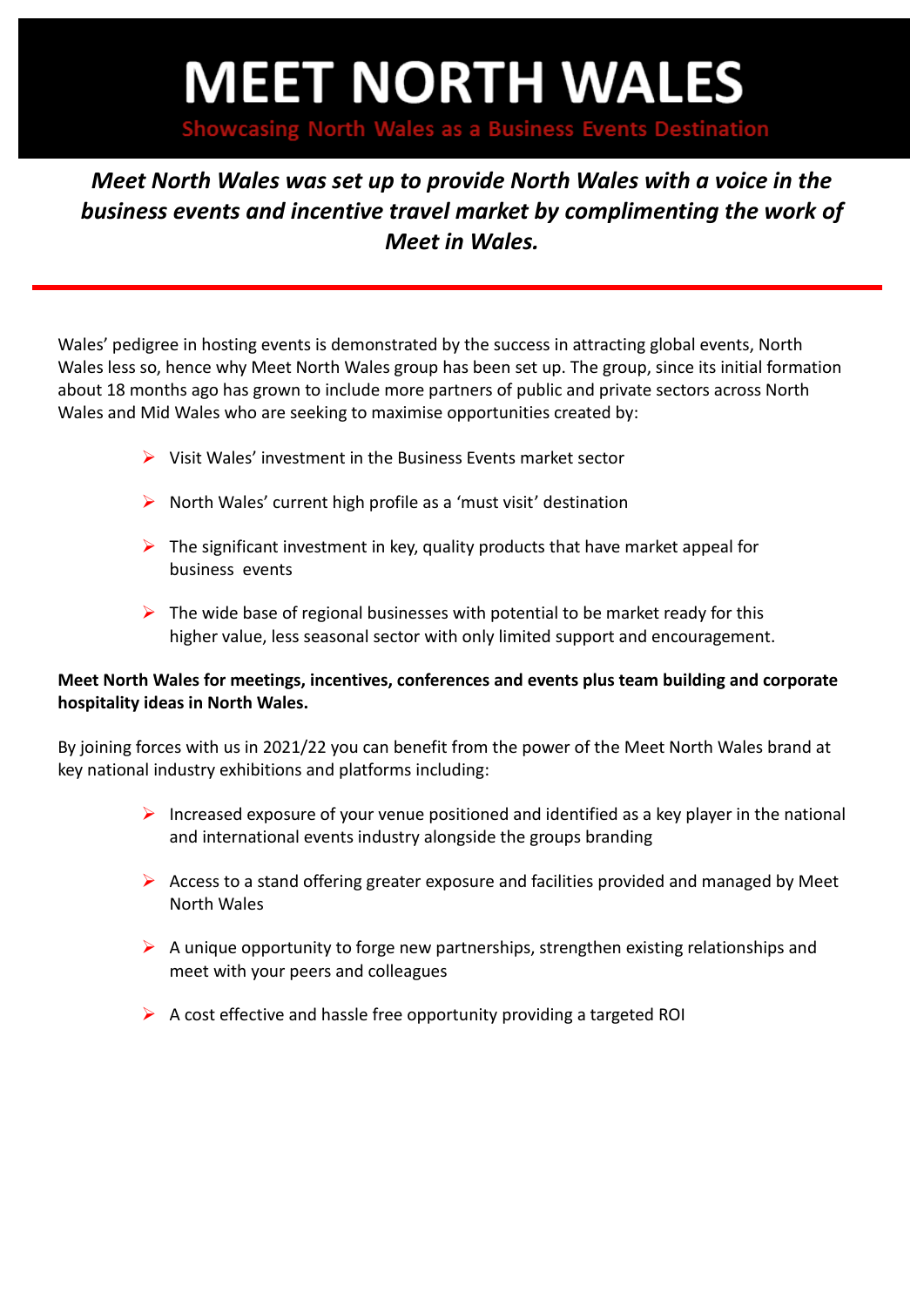# **MEET NORTH WALES**

Showcasing North Wales as a Business Events Destination

## **Buy-In Summary**

### **Supplier Package - £99 + vat**

- $\checkmark$  Directory listing on Meet North Wales website promoting the venue (50 words description, Address, Tel Contact, Email address, Website address, Personnel Contact ), any news etc.
- Inclusion in Meet North Wales supplier list provided to prospective event organisers
- Invitation to Meet North Wales member events and networking opportunities.

### **Basic Package - £250 + vat**

- $\checkmark$  Meet North Wales operate a free venue finding and group accommodation service which as a member you will have the opportunity to be part of (confirmed business subject to 10% +vat commission)
- Directory listing on Meet North Wales website promoting the venue (75 words description, Address, Tel Contact, Email address, Website address, Personnel Contact ), any news etc.
- $\checkmark$  Invitation to Meet North Wales member events and networking opportunities.

### **Bronze Package - £450 + vat**

- $\checkmark$  Meet North Wales operate a free venue finding and group accommodation service which as a member you will have the opportunity to be part of (confirmed business subject to 10% +vat commission
- Directory listing on Meet North Wales website promoting the venue (150 words description, Address, Tel Contact, Email address, Website address, Personnel Contact ), any news etc.
- Directory listing in the Meet North Wales conference and events brochure (150 words description, Address, Tel Contact, Email address, Website address, Personnel Contact), any news
- Promotion via Meet North Wales social media channels x 12 posts (content to be provided by the business)
- Invitation to Meet North Wales member events and networking opportunities.
- Opportunities to participate in Business Tourism familiarisation visits and events.

#### **Silver Package - £850 + vat**

- $\checkmark$  Meet North Wales operate a free venue finding and group accommodation service which as a member you will have the opportunity to be part of (confirmed business subject to 10% +vat
- Business listing on Meet North Wales website promoting the venue, (500 words description, Address, Tel Contact, Email address, Website address, Personnel Contact, 3 images ), any news etc.
- Inclusion in the Meet North Wales conference and events brochure (500 words description, Address, Tel Contact, Email address, Website address, Personnel Contact, 1 image),
- Promotion via Meet North Wales social media channels x 24 posts (content to be provided by the business)
- Invitation to Meet North Wales member events and networking opportunities.
- $\checkmark$  Opportunities to participate in Business Tourism familiarisation visits and events.

### **Gold Package - £1,500 + vat**

- $\checkmark$  Meet North Wales operate a free venue finding and group accommodation service which as a member you will have the opportunity to be part of (confirmed business subject to 10% +vat commission
- Business listing on Meet North Wales website promoting the venue, (unlimited words description, Address, Tel Contact, Email address, Website address, Personnel Contact, unlimited images), news etc.
- Inclusion in the Meet North Wales conference and events brochure (unlimited words description, Address, Tel Contact, Email address, Website address, Personnel Contact, 3 images)
- Opportunity to submit editorial to mice newsletters.
- $\checkmark$  Opportunity to engage with conference buyers, agencies and key decision makers to bring their meetings and events to the region
- Opportunities to participate in Business Tourism familiarisation visits and events.
- Invitation to Meet North Wales member events and networking opportunities.
- Promotion via Meet North Wales social media channels x 36 posts (content to be provided by the business)
- $\checkmark$  Inclusion in blog posts where relevant
- Access to an image library
- Opportunity to attend trade workshops and exhibitions as part of Meet North Wales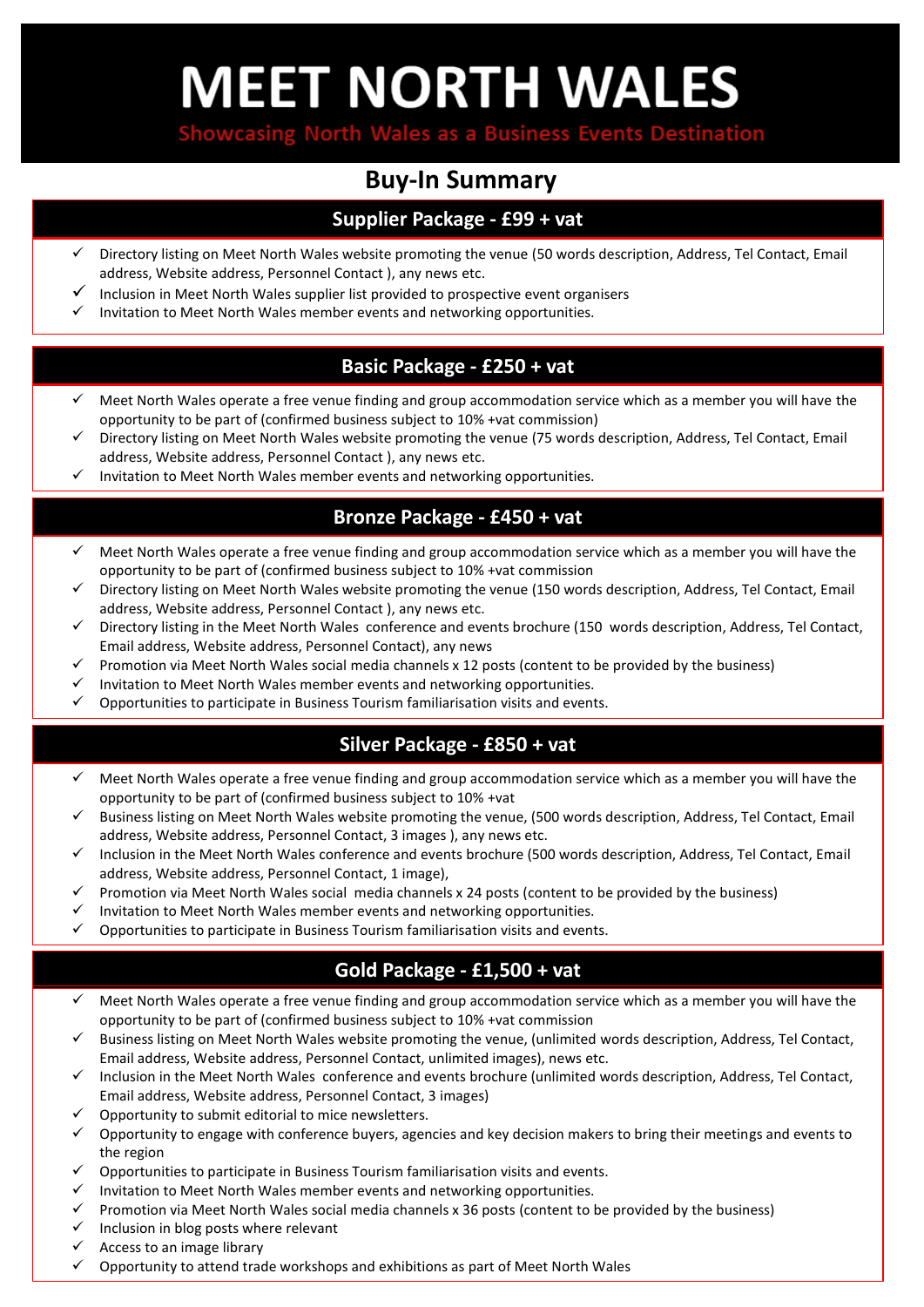







## gollen

 $\textcircled{1}\textcircled{1}\textcircled{1}\textcircled{2}$ 



#### Looking for that perfect venue?

North Wales is home to a large selection of co.

se Artistian include Sun

e the enquire online box for further info

O Privacy & Cookies Policy